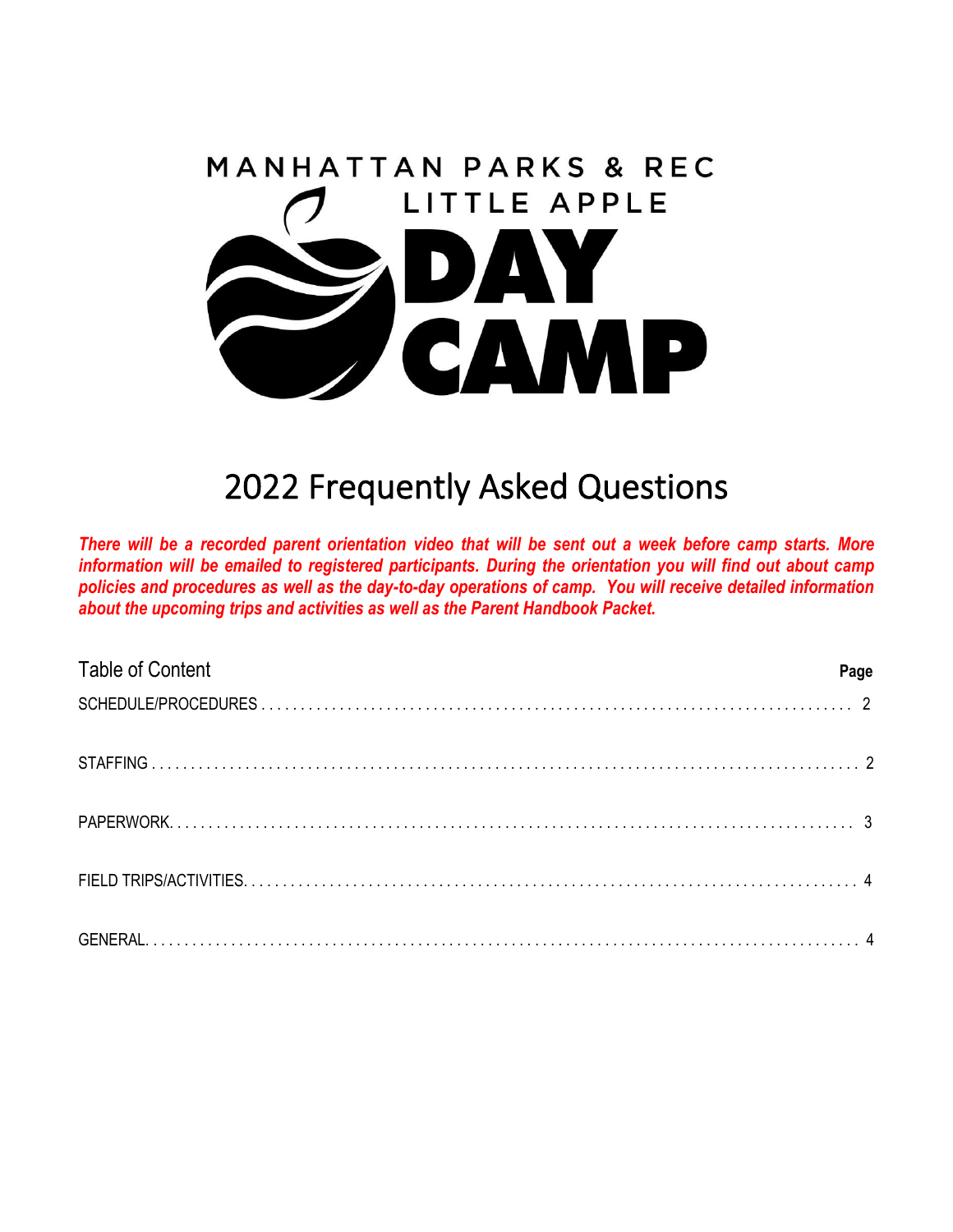## **SCHEDULE/PROCEDURES**

**Question**: What are the hours of Little Apple Day Camp (LADC)? *Answer*: 7:30 a.m.-5:30 p.m., Monday-Friday.

**Question**: Where does LADC take place?

*Answer*: LADC is located in the Jon & Ruth Ann Wefald Pavilion (314 Central Park Rd.). The Pavilion is located in Manhattan City Park. This is where you will drop off and pick up your child.

**Question**: Do I need to sign in my child every morning?

*Answer*: Yes, a sign in/out book is located on the front table as you enter the Pavilion. All parents must sign their child in and out every day. Please do not allow your child to sign in or out for themselves.

**Question**: What if I need to pick my child up early?

*Answer*: An early release form is located on the front table as you enter the Pavilion. Please fill out the required information on the release form if you need to pick up your child early. The Day Camp staff will have your child ready for pick up at the desired time and location.

**Question**: What if I'm not able to pick my child up, is it okay for my sister to pick my child up instead? *Answer*: Yes, a family member or neighbor may pick up your child as long as you have included his/her name in your Emergency Contacts, which can be found in the Registration Packet. However, if you would like for someone who is not included on your list to pick your child up, you must give the Camp Director a signed note of permission.

**Question**: What is the schedule for the day?

*Answer*: The following is a **very general** schedule of how our day is broken down:

| Drop off, camper free time                                         |
|--------------------------------------------------------------------|
| Welcome and daily briefing. Group activities: art, sports, leisure |
| Snack time                                                         |
| Group activities: art, sports, leisure                             |
| Lunch                                                              |
| Preparation for afternoon activities                               |
| Afternoon activities, water games/pool                             |
| Snack time                                                         |
| Continued activities                                               |
| Camper free time                                                   |
| Pick-up                                                            |
|                                                                    |

Late fee will apply if your child is not picked up on time. Please be prepared to pay it the following camp day.

**Question**: What happens if there is inclement weather while my child is at camp?

*Answer*: LADC runs every weekday, regardless of weather conditions. Activities may be adjusted to inside the Pavilion rather than outside. In case of stormy or tornado-like weather, we will move all of the campers to the appropriate storm shelter area.

## **STAFFING**

**Question**: How many counselors are on the LADC staff?

*Answer*: We hire a Camp Director, three Group Leaders, and several Assistant Group Leaders to maintain a child to staff ratio of 1:8. We prefer our AGL's to have completed two years of college, and have experience working with children as well as First Aid, CPR and AED certified. There are exceptions to this if they have qualified experience. This judgment is up to the Recreation Supervisor.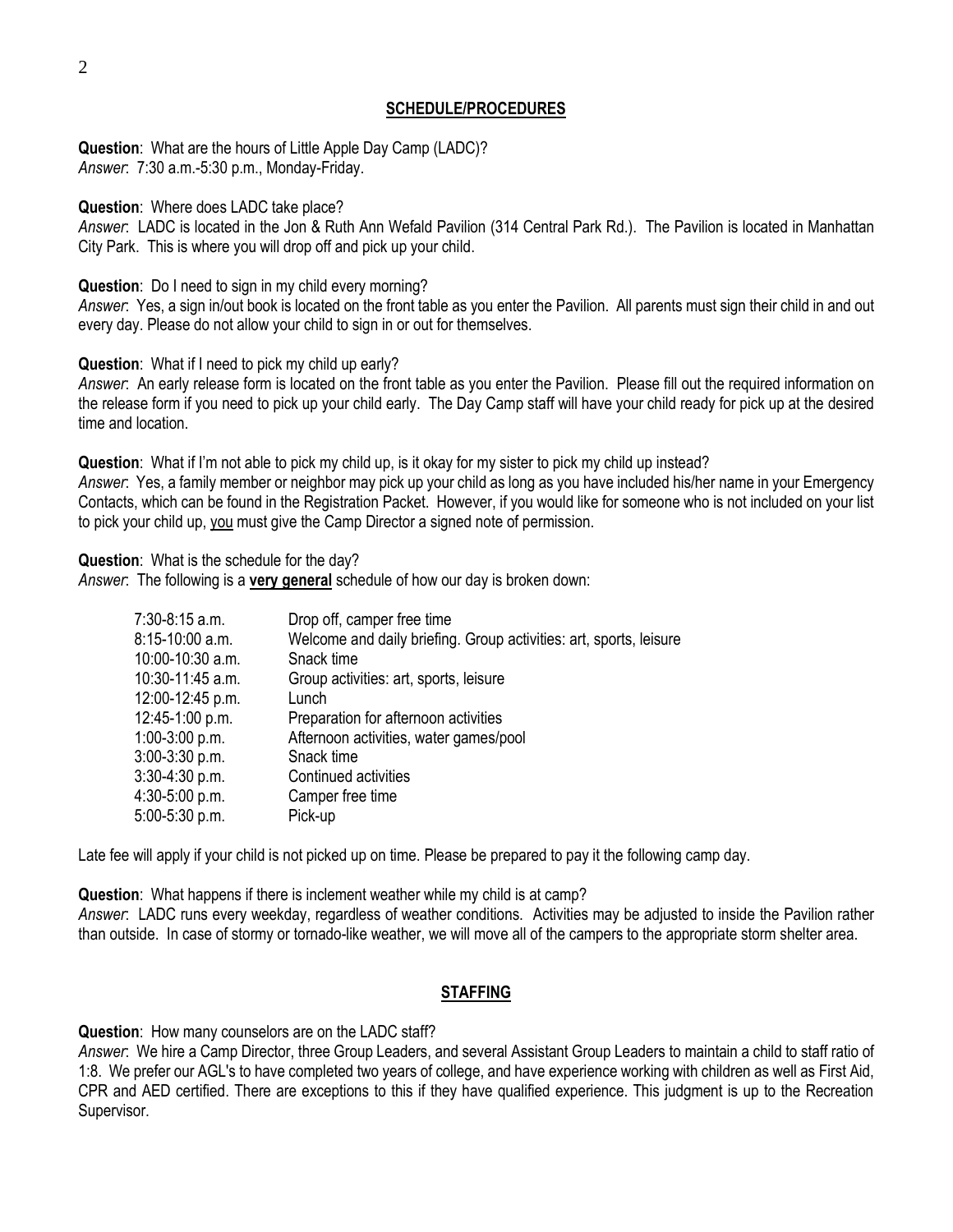**Question**: How do you put the children into groups?

*Answer*: We will place the campers in one of three age groups, from K-5. (Seeds: K-1, Peels: 2-3, Cores: 4-5)

**Question**: Will my child's counselor be waiting for him/her every morning?

*Answer*: Your child's Group Leader will be at the Sign-In Table starting at 7:30 a.m. every morning. During morning free time, the Assistant Group Leader's main responsibility is to interact with the children while the children play leisure games or an outdoor game. This allows the AGL's the opportunity to interact with all of the children in camp, not just the campers in their groups. If you have a specific question or concern that you would like to discuss with your child's AGL and you are having trouble locating them, please see the Camp Director. One of your child's Staff should always be available, just ask.

**Question**: Where will my child keep his/her things?

*Answer*: Your child will have a hook on the north wall for your child's bag/towel. Do not bring unnecessary items!

## **PAPERWORK**

**Question**: Do I have to have all the forms/paperwork filled out to register?

*Answer*: **No.** Completed registration packets must be turned in no later than May 2, 2022. Registration Packet includes: a *Health Assessment/History Form*, *Authorization for Emergency Medical Care* with *Parental Permission Form, MPRD Legal Waiver, Authorization for Emergency Medical Care and the Off-Premises Form*. These forms are available at the Parks and Recreation Office or on our website. All paperwork is due by May 2<sup>nd</sup> at the latest. If paperwork is not turned in with all information provided, then your spot may be given to someone else. This paperwork is vital to our success in preparation and completion of camp.

#### **Question**: Are there other forms I will need?

*Answer*: Maybe. If your child has not attended school in the state of Kansas you will need a *KDHE Immunization* form. If your child needs to take medications you will need to fill out the **Authorization for Self-Administration form** and *Authorization for Short or Long Term Medications forms,* and if applicable, you will also need an *Authorization for Epi-Pen*. These forms are available on the KDHE website, on the Parks and Recreation website, or in the Parks and Recreation Office upon request.

**Question**: Do I have to have my child's paperwork notarized? *Answer*: No. A notary is no longer required.

**Question**: Does my child need a physical to attend LADC?

*Answer*: No, your child doesn't need a physical to attend LADC. However, you do need to fill out the Health Assessment Form that is in the Registration Packet.

#### **Question**: Do you need my child's shot record information?

*Answer*: It depends. If your child DID attend a public school or an accredited non-public school in Kansas, Missouri, or Oklahoma during the previous school year, then we DO NOT need his/her shot records. If your child DID NOT attend a public school or an accredited non-public school in Kansas, Missouri, or Oklahoma during the previous school year, then we DO need his/her shot records. You can either bring in a copy of his/her records, or you can fill his/her shot record information out on the Health Assessment Form located on the Parks and Recreation website or in the Parks and Recreation office upon request.

#### **Question**: What if my child needs to take a daily medication?

*Answer*: **If your child needs any medication administered to him/her, proper authorization papers MUST be filled out. Please see the Camp Director to fill out the appropriate paperwork.** If your child needs to take medications you will need to fill out the **Authorization for Self-Administration form** and *Authorization for Short or Long Term Medications forms,* and if applicable, you will also need an *Authorization for Epi-Pen*. These forms are available on the KDHE website, on the Parks and Recreation website, or in the Parks and Recreation Office upon request.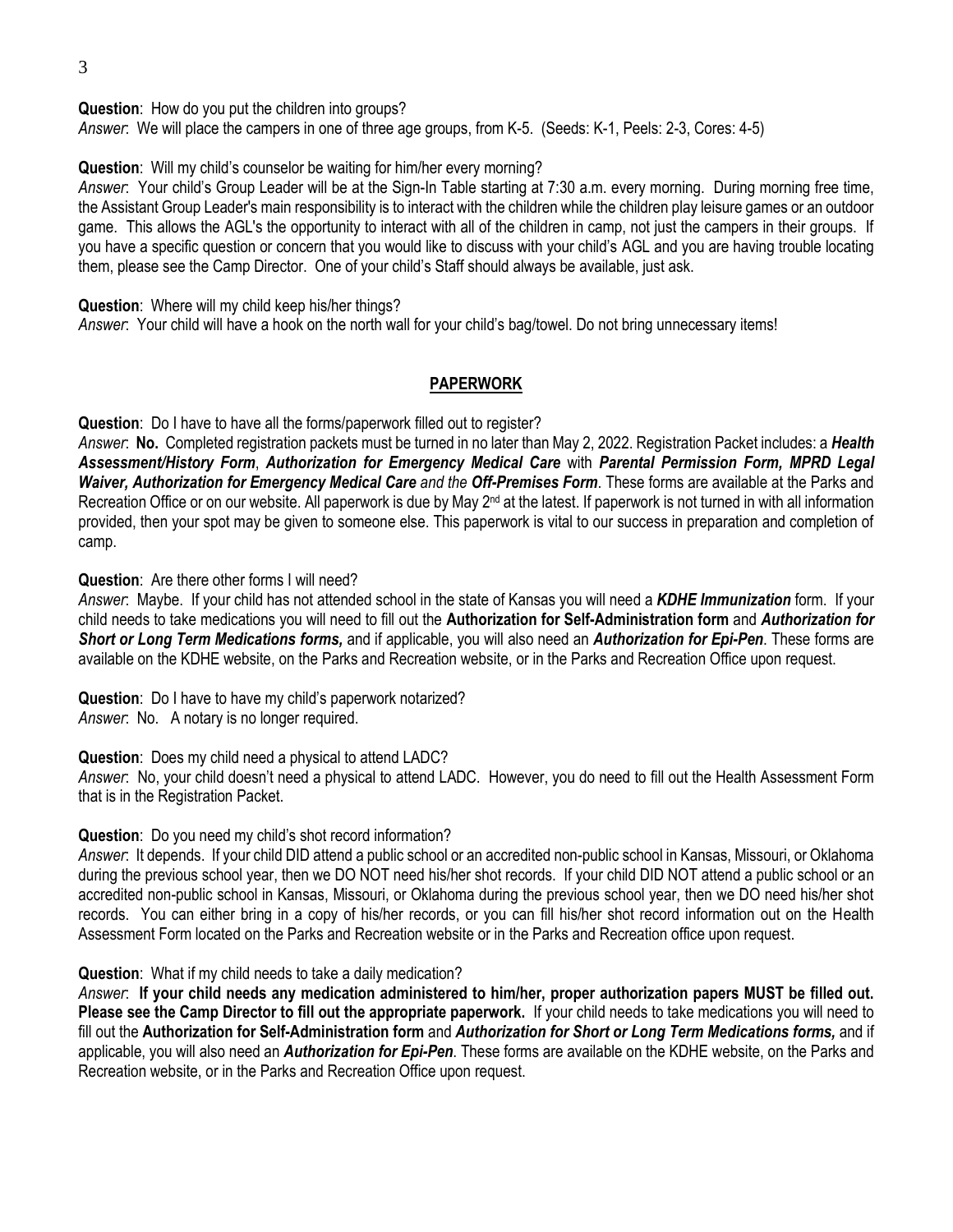**Question**: Will my child need to bring extra money to field trips? *Answer*: No, please do not send any money with your child to camp.

**Question**: What kind of transportation does LADC use for field trips?

*Answer*: LADC uses Arrow Charter buses, USD 383 buses and the City of Manhattan Bus driven by an MPRD staff member who has a valid Kansas CDL.

**Question**: Can I attend field trips with my child?

*Answer:* Yes, however, you will need to provide your own transportation and purchase any tickets. Please inform the Camp Director if you are interested in participating in a field trip.

# **GENERAL**

**Question**: What should my child bring to camp?

*Answer*: Your child should bring a backpack/bag packed with a water bottle, swimming suit, swim shirt, and towel (everyday). **All valuables (money, toys, iPad, smart phones, computer games, etc.) must be left at home.** Please be sure to mark your child's name on all of his/her belongings. We will have a Lost & Found, but unclaimed items will be donated at the end of each session.

**Question**: What should my child wear to camp?

*Answer*: Comfortable clothes! At LADC, we believe in hands-on participation, which means that our campers get a bit dirty at times. With this in mind, we encourage campers to wear clothing that is okay to get dirty. On field trip days, campers are required to wear their LADC t-shirts, shoes, and socks. All field trips involve lots of walking or activities where shoes and socks are needed. Sandals, flip-flops, and thongs are **NOT** recommended unless we are at the pool.

CHILDREN CANNOT WEAR JEWELRY ON WATER SLIDES – KEEP VALUABLES AT HOME. GROMMETS (METAL) NEED TO BE REMOVED FROM SWIMSUITS.

## **Children must wear their camp swim shirt in order to swim or participate in water park activities. One swim shirt will be provided.**

**Question**: Who should I speak to if I have any questions or concerns?

*Answer*: Please feel free to express any questions or concerns with the Camp Director. If you feel that your question or concern has not been resolved, please contact Molli Maberry, Recreation Supervisor, at the Parks and Recreation Office, 587-2765. We will do everything in our power to ensure that your questions are answered, and your concerns are addressed.

**Question**: What if my child becomes ill at camp?

*Answer*: A camp staff member will call you to let you know that your child is ill. The two of you will then determine whether your child should stay at camp.

**Question**: Will snacks be provided for my child? *Answer*: Yes, we provide a morning and an afternoon snack.

**Question**: Will lunch be provided for my child?

*Answer*: Maybe. We will be utilizing the Summer Food Program that USD 383 runs, if it is available. If not, campers may need to bring a sack lunch.

**Question**: Can I send a lunch with my child if I do not want him/her to eat the USD 383 lunch? *Answer*: Yes, you may choose to send a lunch with your child if you prefer.